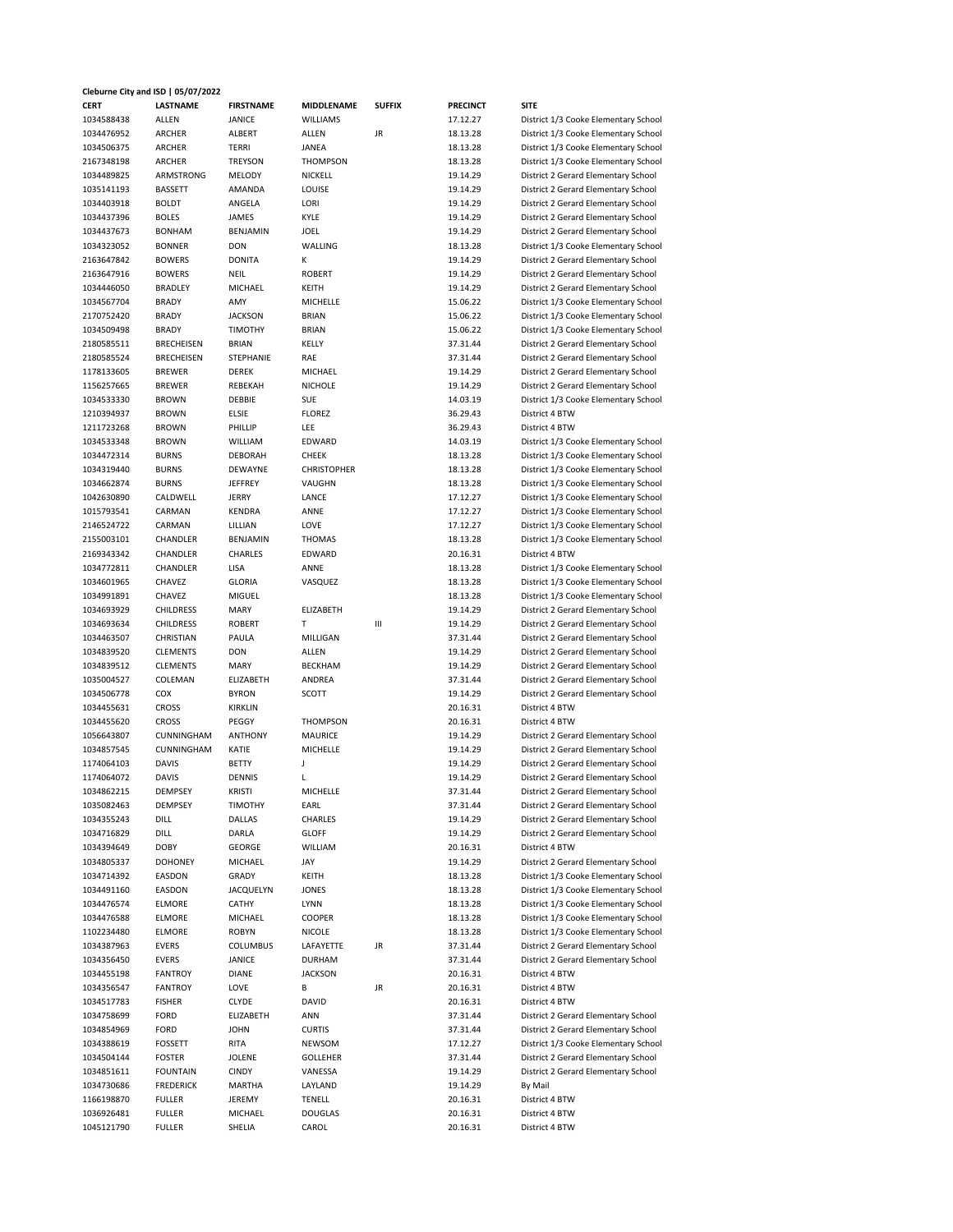| 1034435166 | GALBRAITH                  | CONNIE          | ANN                |    | 19.14.29 | District 2 Gerard Elementary School  |
|------------|----------------------------|-----------------|--------------------|----|----------|--------------------------------------|
| 1034435034 | <b>GALBRAITH</b>           | JAMES           | WARREN             |    | 19.14.29 | District 2 Gerard Elementary School  |
| 1034339776 | GAURKEE                    | <b>DEBORAH</b>  | ELLEN              |    | 20.16.31 | District 4 BTW                       |
| 1034697611 | GAURKEE                    | RICHARD         | LYLE               |    | 20.16.31 | District 4 BTW                       |
| 1034435837 | <b>GOODGION</b>            | EDGAR           | ORTH               | JR | 19.14.29 | District 2 Gerard Elementary School  |
|            |                            |                 |                    |    |          |                                      |
| 1034451781 | <b>GOODGION</b>            | <b>NANCY</b>    | <b>BULMER</b>      |    | 19.14.29 | District 2 Gerard Elementary School  |
| 2157181017 | GOSSETT                    | LANDON          | EVERETT            |    | 18.13.28 | District 1/3 Cooke Elementary School |
| 1018697993 | GRAY                       | <b>BRANDON</b>  | MICHAEL            |    | 20.16.31 | District 4 BTW                       |
| 1034731298 | GREEN                      | <b>NORMA</b>    | Ε                  |    | 20.16.31 | District 4 BTW                       |
| 1171582863 | GREEN                      | <b>RUSSELL</b>  | CHARLES            |    | 19.14.29 | District 2 Gerard Elementary School  |
| 1034702780 | GREEN                      | <b>TERRY</b>    | S                  |    | 19.14.29 | District 2 Gerard Elementary School  |
| 1035106706 | GREENFIELD                 | SHARON          | GOSSETT            |    | 33.26.40 | District 1/3 Cooke Elementary School |
| 1142418197 | <b>GRIMES</b>              | PHILLIP         | <b>WYANE</b>       |    | 20.16.31 | District 4 BTW                       |
|            |                            |                 |                    |    |          |                                      |
| 1035101326 | <b>GURICA</b>              | CATHY           | <b>ANN</b>         |    | 37.31.44 | District 2 Gerard Elementary School  |
| 2122781752 | <b>GUZMAN-CAMACI VICKI</b> |                 | ANN                |    | 20.16.31 | District 4 BTW                       |
| 1034358991 | <b>HANNAH</b>              | DALE            | HARPER             |    | 19.14.29 | District 2 Gerard Elementary School  |
| 1034491796 | HARDEMON                   | BARRY           | <b>BERNARD</b>     |    | 20.16.31 | District 4 BTW                       |
| 1075901733 | HILLER                     | MATTHEW         | BENJAMIN           |    | 19.14.29 | District 2 Gerard Elementary School  |
| 1034543528 | HOLLAND                    | <b>DIANNA</b>   | ADAMS              |    | 19.14.29 | District 2 Gerard Elementary School  |
| 1034448739 | <b>HOLLAND</b>             | ROY             | $\mathsf C$        |    | 19.14.29 | District 2 Gerard Elementary School  |
|            |                            |                 |                    |    |          |                                      |
| 2152927453 | <b>HORTON</b>              | KYLIE           | <b>FAITH</b>       |    | 17.12.27 | District 1/3 Cooke Elementary School |
| 2160546802 | HOUSE                      | KATHLEEN        | ALENA              |    | 17.12.27 | District 1/3 Cooke Elementary School |
| 2160546825 | HOUSE                      | MICHAEL         | STEPHEN            |    | 17.12.27 | District 1/3 Cooke Elementary School |
| 1034553279 | <b>HOWARD</b>              | <b>BRYAN</b>    | <b>DOUGLAS</b>     |    | 18.13.28 | District 1/3 Cooke Elementary School |
| 1035091026 | <b>HOWARD</b>              | NATALIE         | ANN                |    | 18.13.28 | District 1/3 Cooke Elementary School |
| 1190098987 | <b>HUGHES</b>              | <b>CLAUDE</b>   | <b>CHRISTOPHER</b> |    | 19.14.29 | District 2 Gerard Elementary School  |
| 1190097381 | <b>HUGHES</b>              | SHANNON         | MARIE              |    | 19.14.29 | District 2 Gerard Elementary School  |
|            |                            |                 |                    |    |          |                                      |
| 1034432888 | <b>JOHNSON</b>             | CHARLES         | Ε                  |    | 20.16.31 | District 4 BTW                       |
| 1034475026 | <b>JOHNSON</b>             | DAVID           | M                  |    | 15.06.22 | District 1/3 Cooke Elementary School |
| 1034432874 | <b>JOHNSON</b>             | GAYNELL         | <b>HAFFORD</b>     |    | 20.16.31 | District 4 BTW                       |
| 1034881486 | <b>JOHNSON</b>             | LORI            | MICHELLE           |    | 15.06.22 | District 1/3 Cooke Elementary School |
| 1035013628 | <b>JONES</b>               | CASEY           | <b>LEE</b>         |    | 37.31.44 | District 2 Gerard Elementary School  |
| 1035025354 | <b>JONES</b>               | <b>DONNA</b>    | <b>LEE</b>         |    | 19.14.29 | District 2 Gerard Elementary School  |
| 1166597669 | <b>JONES</b>               | <b>JACKIE</b>   | <b>LEE</b>         |    | 19.14.29 | District 2 Gerard Elementary School  |
|            |                            |                 |                    |    |          |                                      |
| 1167102607 | <b>JONES</b>               | KEITH           | <b>THOMAS</b>      |    | 19.14.29 | District 2 Gerard Elementary School  |
| 1035019588 | <b>JORDAN</b>              | RAELYNN         | <b>DINSDALE</b>    |    | 19.14.29 | District 2 Gerard Elementary School  |
| 1034596991 | <b>JORDAN</b>              | SANDRA          | <b>LEE</b>         |    | 37.31.44 | District 2 Gerard Elementary School  |
| 1034515684 | KELLEY                     | KENETH          | WAYNE              |    | 19.14.29 | District 2 Gerard Elementary School  |
| 1034479508 | KELLY                      | AMY             | CAROL              |    | 36.29.43 | District 4 BTW                       |
| 1034743191 | KING                       | ANN             | <b>KATHERINE</b>   |    | 37.31.44 | District 2 Gerard Elementary School  |
| 1034362278 | KING                       | <b>ROBERT</b>   | ALEXANDER          |    | 18.13.28 | District 1/3 Cooke Elementary School |
|            |                            |                 |                    |    |          |                                      |
| 1131391500 | LADD                       | LAWRENCE        | <b>JOSEPH</b>      |    | 37.31.44 | District 2 Gerard Elementary School  |
| 1034424766 | LAWHON                     | NETA            | <b>JONES</b>       |    | 15.06.22 | District 1/3 Cooke Elementary School |
| 1034424750 | LAWHON                     | RICHARD         | ELROY              |    | 15.06.22 | District 1/3 Cooke Elementary School |
| 1214285893 | LEE                        | <b>ALYSON</b>   | CLAIRE             |    | 15.06.22 | District 1/3 Cooke Elementary School |
| 1034493162 | LEE                        | <b>DONNA</b>    | GAYLE              |    | 15.06.22 | District 1/3 Cooke Elementary School |
| 1034445678 | LEE                        | <b>JONATHAN</b> | EDWARD             |    | 15.06.22 | District 1/3 Cooke Elementary School |
| 1034474027 | LEE                        | WILLIAM         | RICHARD            | JR | 15.06.22 | District 1/3 Cooke Elementary School |
|            |                            |                 |                    |    |          |                                      |
| 1034539192 | <b>LINGO</b>               | AMY             | LANETTE            |    | 16.09.25 | District 2 Gerard Elementary School  |
| 2190607804 | <b>MADISON</b>             | COOPER          | CHRISTINE          |    | 15.08.24 | District 1/3 Cooke Elementary School |
| 1035088775 | MADISON                    | STUART          | MICHAEL            |    | 15.08.24 | District 1/3 Cooke Elementary School |
| 1034556788 | MANGRUM                    | CYNTHIA         | GAIL               |    | 15.06.22 | District 1/3 Cooke Elementary School |
| 1034556790 | MANGRUM                    | <b>TERRY</b>    | RAY                |    | 15.06.22 | District 1/3 Cooke Elementary School |
| 1034364086 | <b>MARIOTT</b>             | BERNADINE       | CONNER             |    | 15.06.22 | District 1/3 Cooke Elementary School |
| 1034396772 | MCALISTER                  | TERESA          | <b>CLICK</b>       |    | 37.31.44 | District 2 Gerard Elementary School  |
|            |                            |                 |                    |    |          |                                      |
| 1034389167 | <b>MCBROOM</b>             | <b>CHRISTY</b>  | <b>TODD</b>        |    | 15.06.22 | District 1/3 Cooke Elementary School |
| 1151846654 | MCBROOM                    | MICHAEL         | KEITH              |    | 18.13.28 | District 1/3 Cooke Elementary School |
| 1034389179 | <b>MCBROOM</b>             | RONALD          | RALPH              |    | 15.06.22 | District 1/3 Cooke Elementary School |
| 1034573361 | <b>MCBROOM</b>             | STEFANIE        | ANN                |    | 18.13.28 | District 1/3 Cooke Elementary School |
| 1035597105 | <b>MCKINNEY</b>            | <b>BRADY</b>    | HAROL              |    | 37.31.44 | District 2 Gerard Elementary School  |
| 1164184777 | <b>MCKINNEY</b>            | TERESA          | BRAUDAWAY          |    | 37.31.44 | District 2 Gerard Elementary School  |
|            |                            |                 |                    |    |          |                                      |
| 1034403648 | MCNEIL                     | DONALD          | WAYNE              |    | 20.16.31 | District 4 BTW                       |
| 1034728908 | MCNEIL                     | <b>GRACIE</b>   | <b>CLAY</b>        |    | 20.16.31 | District 4 BTW                       |
| 1035135113 | MILLER                     | DEBORAH         | ANN                |    | 19.14.29 | District 2 Gerard Elementary School  |
| 1170270666 | MILLER                     | KACIE           | ELIZABETH          |    | 19.14.29 | District 2 Gerard Elementary School  |
| 1034998782 | MILLER                     | KATHLEEN        | ELIZABETH          |    | 19.14.29 | District 2 Gerard Elementary School  |
| 1187054568 | MILLER                     | MATTHEW         | BENJAMIN           |    | 19.14.29 | District 2 Gerard Elementary School  |
| 1159894887 | MITCHELL                   | MARY            | JO                 |    | 20.16.31 | District 4 BTW                       |
|            |                            |                 |                    |    |          |                                      |
| 1034776687 | MITCHELL                   | WILLIE          | <b>CLINT</b>       |    | 20.16.31 | District 4 BTW                       |
| 1034645954 | <b>MOORE</b>               | ASHLEY          | <b>RUTH</b>        |    | 19.14.29 | District 2 Gerard Elementary School  |
| 1034344939 | MOORE                      | BARRY           | JAMES              |    | 19.14.29 | District 2 Gerard Elementary School  |
| 2152971045 | <b>MURRAY</b>              | RENEE           | MARIE              |    | 17.12.27 | District 1/3 Cooke Elementary School |
| 2129415898 | NANCE                      | <b>BRYON</b>    | WAYNE              |    | 21.17.32 | District 4 BTW                       |
| 1163743353 | NANCE                      | GAYLA           | YOUNG              |    | 21.17.32 | District 4 BTW                       |
| 1156747758 | NEWELL                     | MICHAEL         | <b>BERT</b>        |    | 16.09.25 | District 2 Gerard Elementary School  |
|            |                            |                 |                    |    |          |                                      |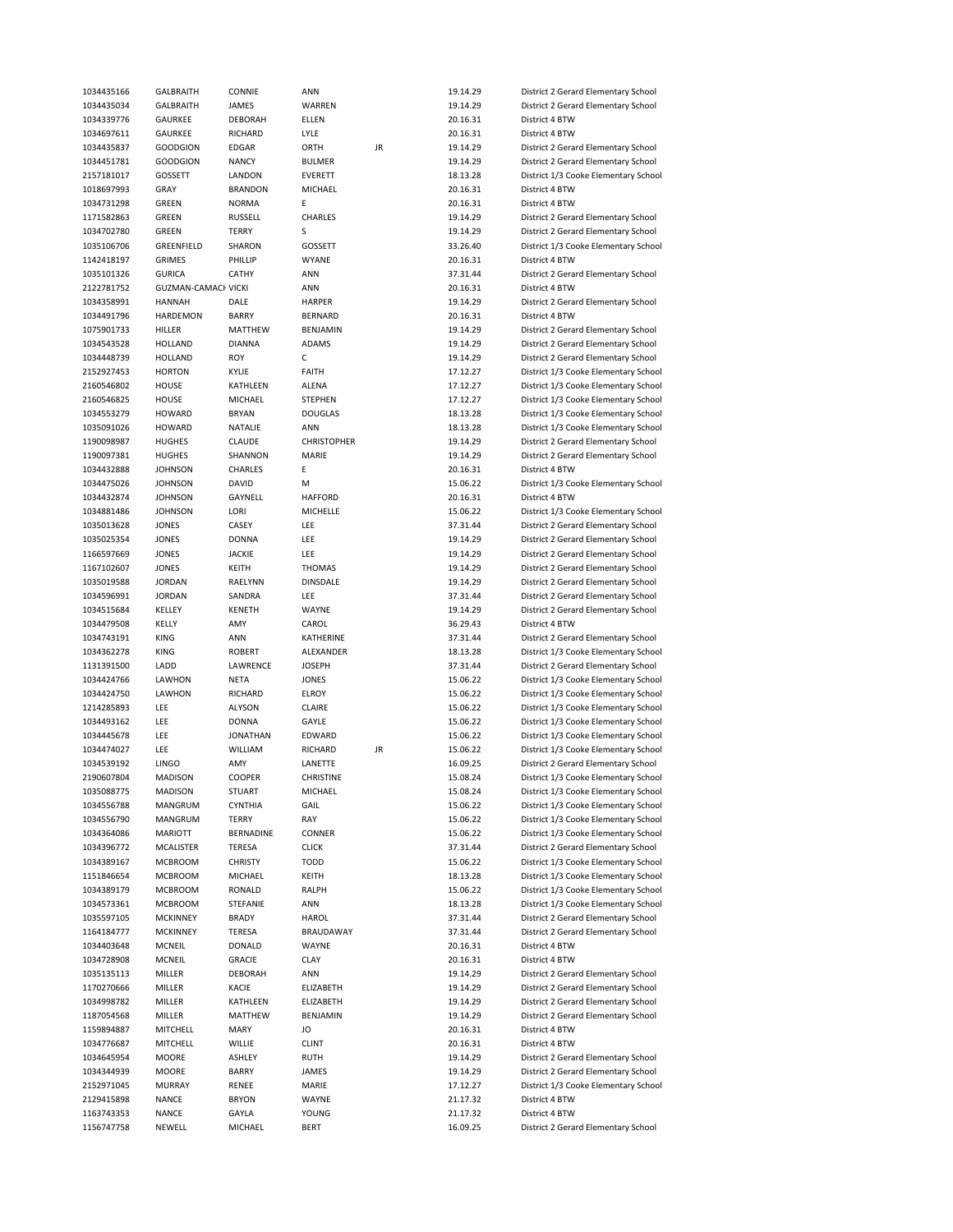| 1035079237               | NOLEN                | SALLY                        | OMEGA               |    | 18.13.28             | District 1/3 Cooke Elementary School |
|--------------------------|----------------------|------------------------------|---------------------|----|----------------------|--------------------------------------|
| 1034457193               | OLIVARES             | <b>ANTONIO</b>               | CARDONA             |    | 20.16.31             | District 4 BTW                       |
| 1034479389               | OVERTON              | <b>BRENDA</b>                | <b>MYRA</b>         |    | 20.16.31             | District 4 BTW                       |
| 1034396050               | OVERTON              | LYNDON                       | <b>CURTIS</b>       |    | 20.16.31             | District 4 BTW                       |
| 1034653114               | OWNBEY               | LINDA                        | D                   |    | 17.12.27             | District 1/3 Cooke Elementary School |
|                          |                      |                              |                     |    |                      |                                      |
| 1055801754               | PAYNE                | HEATHER                      | LYNETTE             |    | 37.31.44             | District 2 Gerard Elementary School  |
| 1035062119               | PENDLEY              | KENNETH                      | E                   |    | 18.13.28             | District 1/3 Cooke Elementary School |
| 1035062103               | PENDLEY              | SHIRLEY                      | ANN                 |    | 18.13.28             | District 1/3 Cooke Elementary School |
| 1034466712               | POOLE                | <b>BARNEY</b>                | RAY                 |    | 37.31.44             | District 2 Gerard Elementary School  |
| 1034466691               | POOLE                | JO                           | ANN                 |    | 37.31.44             | District 2 Gerard Elementary School  |
| 1034675499               | <b>PORTER</b>        | CHERYL                       | DIANE               |    | 37.31.44             | District 2 Gerard Elementary School  |
|                          |                      |                              |                     |    |                      |                                      |
| 1034343442               | <b>PORTER</b>        | LESLIE                       | <b>DIANE</b>        |    | 37.31.44             | District 2 Gerard Elementary School  |
| 1034425059               | POTTER               | HATTIE                       | <b>JACKSON</b>      |    | 20.16.31             | District 4 BTW                       |
| 1035094010               | POTTER               | <b>ROBERT</b>                | LEWIS               |    | 20.16.31             | District 4 BTW                       |
| 1035096818               | PRATER               | <b>DEBRA</b>                 | ATCHLEY             |    | 37.31.44             | District 2 Gerard Elementary School  |
| 1034403567               | PRATER               | MICHAEL                      | DANE                |    | 37.31.44             | District 2 Gerard Elementary School  |
| 1034707077               | PRICE                | KELI                         | RENE                |    | 19.14.29             | District 2 Gerard Elementary School  |
|                          |                      |                              |                     |    |                      |                                      |
| 2170496112               | <b>PUN</b>           | AMIT                         |                     |    | 37.31.44             | District 2 Gerard Elementary School  |
| 1003045649               | QUALLS               | <b>JACKIE</b>                | <b>DUANE</b>        |    | 17.12.27             | District 1/3 Cooke Elementary School |
| 1034555870               | QUALLS               | JAMES                        | <b>ROBERT</b>       |    | 17.12.27             | District 1/3 Cooke Elementary School |
| 1034676131               | RATHGEBER            | BENJAMIN                     | GALEN               |    | 18.13.28             | District 1/3 Cooke Elementary School |
| 1034961997               | RATHGEBER            | LOIS                         | KISSMAN             |    | 18.13.28             | District 1/3 Cooke Elementary School |
|                          | RATHGEBER            |                              |                     |    |                      |                                      |
| 1034604957               |                      | <b>MATTHEW</b>               | PHILIP              |    | 18.13.28             | District 1/3 Cooke Elementary School |
| 1034476459               | RAY                  | <b>GREGORY</b>               | GENE                |    | 19.14.29             | District 2 Gerard Elementary School  |
| 1034476444               | RAY                  | REBECCA                      | DEE                 |    | 19.14.29             | District 2 Gerard Elementary School  |
| 1088801196               | REYNOLDS             | JULIE                        | MARIE               |    | 6.01.45              | District 1/3 Cooke Elementary School |
| 1034429790               | <b>RICH</b>          | SHARON                       | <b>BALCH</b>        |    | 18.13.28             | District 1/3 Cooke Elementary School |
| 1035110211               | <b>ROBLES</b>        | <b>ISABELL</b>               | OLIVARES            |    | 20.16.31             | District 4 BTW                       |
|                          |                      |                              |                     |    |                      |                                      |
| 1034395666               | <b>ROCHELLE</b>      | <b>NELSON</b>                | MOSES               |    | 20.16.31             | District 4 BTW                       |
| 1034423893               | SAMUELS              | CAROLYN                      | <b>MICHELE</b>      |    | 18.13.28             | District 1/3 Cooke Elementary School |
| 2131394549               | SAPP                 | <b>DOROTHY</b>               | с                   |    | 20.16.31             | District 4 BTW                       |
| 1034805316               | SCOTT                | GEORGANN                     |                     |    | 19.14.29             | District 2 Gerard Elementary School  |
| 1034446499               | SCOTT                | RACHENELLE                   | YVONNE              |    | 20.16.31             | District 4 BTW                       |
| 2157658321               | SILVA                | FRANCISCO                    | JAVIER              |    | 18.13.28             | District 1/3 Cooke Elementary School |
|                          |                      |                              |                     |    |                      |                                      |
| 1035084352               | <b>SIMS</b>          | HOLLI                        | JOWELL              |    | 37.31.44             | District 2 Gerard Elementary School  |
| 1034405036               | <b>SIMS</b>          | KEITH                        | EWING               |    | 19.14.29             | District 2 Gerard Elementary School  |
| 1034475417               | SLAUGHTER            | JANICE                       | LEE                 |    | 37.31.44             | District 2 Gerard Elementary School  |
| 1034475429               | SLAUGHTER            | <b>ROBERT</b>                | <b>WILSON</b>       |    | 37.31.44             | District 2 Gerard Elementary School  |
| 1034380844               | SNIDER               | <b>CHRIS</b>                 | <b>BURNETT</b>      |    | 37.31.44             | District 2 Gerard Elementary School  |
| 1034391101               | SNIDER               | REBECCA                      | ANDERSON            |    | 37.31.44             | District 2 Gerard Elementary School  |
|                          |                      |                              |                     |    |                      |                                      |
| 1194977504               | SNYDER               | AARON                        | <b>MARK</b>         |    | 37.31.44             | District 2 Gerard Elementary School  |
| 1034944543               | SNYDER               | AMANDA                       | <b>NICOLE</b>       |    | 37.31.44             | District 2 Gerard Elementary School  |
| 1034497072               | SPALDING             | <b>THOMAS</b>                | GERARD              |    | 37.31.44             | District 2 Gerard Elementary School  |
| 1011206108               | SPANGLER             | KIMBERLY                     | DAWN                |    | 6.01.45              | District 1/3 Cooke Elementary School |
| 1001120058               | SPILLMAN             | <b>KAREN</b>                 | ELIZABETH           |    | 18.13.28             | District 1/3 Cooke Elementary School |
|                          | SPILLMAN             | SUSAN                        | MARGRET             |    |                      |                                      |
| 1039264415               |                      |                              |                     |    | 18.13.28             | District 1/3 Cooke Elementary School |
| 1034613406               | SPURGEON             | AIMEE                        | CHAVEZ              |    | 16.09.25             | District 2 Gerard Elementary School  |
| 1034921404               | SPURGEON             | <b>ROBERT</b>                | <b>DONALD</b>       | JR | 16.09.25             | District 2 Gerard Elementary School  |
| 1035130368               | SPURGEON             | WANDA                        | JUNE                |    | 18.13.28             | District 1/3 Cooke Elementary School |
| 1034677556               | SPURGEON             | WELDON                       | G                   |    | 18.13.28             | District 1/3 Cooke Elementary School |
| 1018290092               | STARK                | LINDA                        |                     |    | 37.31.44             | District 2 Gerard Elementary School  |
|                          |                      |                              |                     |    |                      |                                      |
| 1018290102               | <b>STARK</b>         | RANDELL                      | <b>BRICE</b>        |    | 37.31.44             | District 2 Gerard Elementary School  |
| 1035044606               | <b>STEPP</b>         | <b>BRENDA</b>                | G                   |    | 19.14.29             | District 2 Gerard Elementary School  |
| 1034445785               | STRAYER              | KAREN                        | DARLENE             |    | 17.12.27             | District 1/3 Cooke Elementary School |
| 1036861471               | <b>STUER</b>         | JAMES                        | CHARLES             | JR | 17.12.27             | District 1/3 Cooke Elementary School |
| 1034842192               | STURGEON             | KAREN                        | KAY                 |    | 17.12.27             | District 1/3 Cooke Elementary School |
| 1034827208               | STURGEON             | RICHARD                      | DALE                |    | 17.12.27             | District 1/3 Cooke Elementary School |
|                          |                      |                              |                     |    |                      |                                      |
| 1034748669               | <b>TAYLOR</b>        | JERALD                       | ROSS                |    | 19.14.29             | District 2 Gerard Elementary School  |
| 1049616796               | TAYLOR               | JULIE                        | BENELL              |    | 36.29.43             | District 4 BTW                       |
| 1034703727               | TAYLOR               | KEMI                         | JENNINGS            |    | 19.14.29             | District 2 Gerard Elementary School  |
| 1034769771               | THOMPSON             | CLARENCE                     | W                   | JR | 17.12.27             | District 1/3 Cooke Elementary School |
| 1034769175               | THOMPSON             | JANET                        | L                   |    | 17.12.27             | District 1/3 Cooke Elementary School |
| 2135172279               | THOMPSON             | VERA                         | LEE                 |    | 20.16.31             | District 4 BTW                       |
|                          |                      |                              |                     |    |                      |                                      |
| 1048186369               | TOWNSEND             | <b>BRIGITTE</b>              | GABRIELE            |    | 18.13.28             | District 1/3 Cooke Elementary School |
| 1034455069               | TRIM                 | BILLIE                       |                     |    | 20.16.31             | District 4 BTW                       |
| 2140615864               | TRUSSELL             | <b>JUSTIN</b>                | ADRIAN              |    | 20.16.31             | District 4 BTW                       |
| 1034413267               | <b>UPSHAW</b>        | <b>BOBBIE</b>                | LOWRY               |    | 19.14.29             | District 2 Gerard Elementary School  |
| 1034413279               | <b>UPSHAW</b>        | LINDSEY                      | NEIL                |    | 19.14.29             | District 2 Gerard Elementary School  |
| 1034806113               | <b>VICTORY</b>       | ELIZABETH                    | LEUNG               |    | 19.14.29             | District 2 Gerard Elementary School  |
|                          |                      |                              |                     |    |                      |                                      |
| 1035143135               | WALKER               | ANN                          | ELLETT              |    | 19.14.29             | District 2 Gerard Elementary School  |
| 1035144599               | WALKER               | <b>NORMAN</b>                | ALVIN               |    | 19.14.29             | District 2 Gerard Elementary School  |
| 1034147844               | WALLACE              | LINDA                        | BURT                |    | 19.14.29             | District 2 Gerard Elementary School  |
| 1034443231               | WALSH                | <b>BEVERLY</b>               | COGGIN              |    | 17.12.27             | District 1/3 Cooke Elementary School |
|                          |                      |                              |                     |    |                      |                                      |
|                          |                      |                              |                     |    |                      |                                      |
| 1036927071<br>1034448634 | WARREN<br>WASHINGTON | <b>JOHN</b><br><b>BOBBIE</b> | Ε<br><b>HAFFORD</b> |    | 20.16.31<br>20.16.31 | District 4 BTW<br>District 4 BTW     |